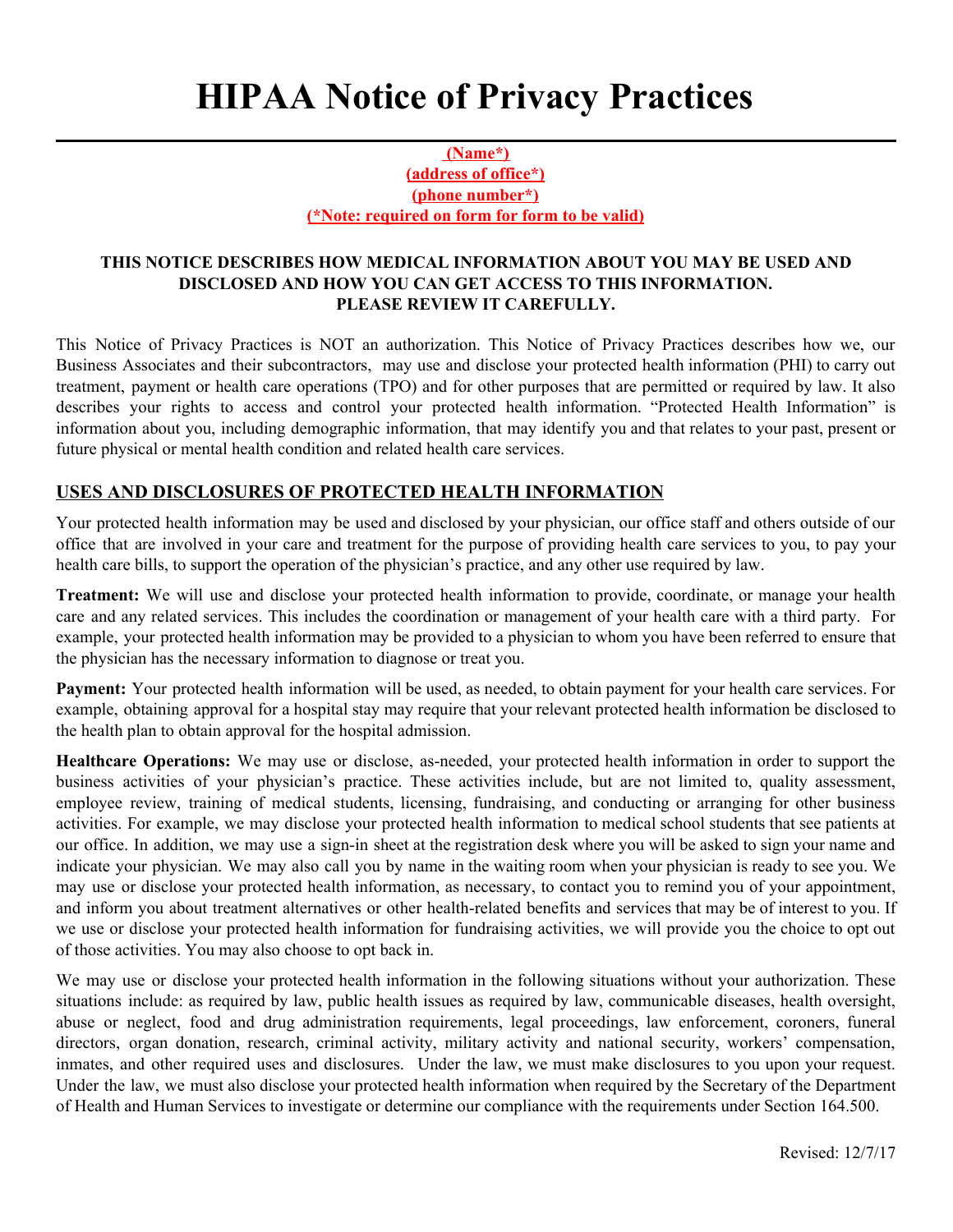Healthcare Compliance Solutions Inc. www.hesiine.com

4885 S. 900 E #305A Salt Lake City, UT 84117 Phone: (801) 947-0183 Fax: (801) 943-6658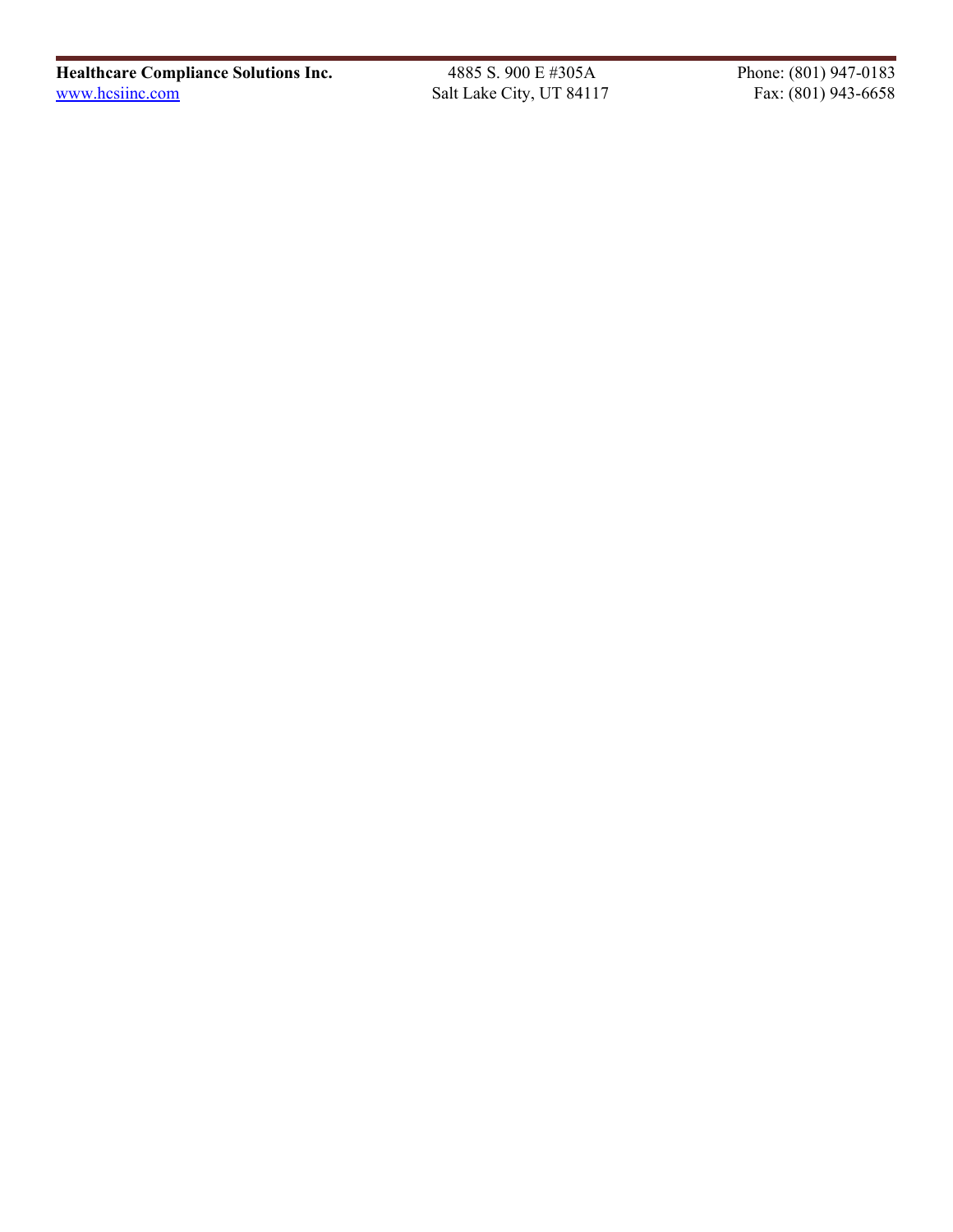#### **USES AND DISCLOSURES THAT REQUIRE YOUR AUTHORIZATION**

**Other Permitted and Required Uses and Disclosures** will be made **only with your consent**, **authorization** or opportunity to object unless required by law. Without your authorization, we are expressly prohibited to use or disclose your protected health information for marketing purposes. We may not sell your protected health information without your authorization. We may not use or disclose most psychotherapy notes contained in your protected health information. We will not use or disclose any of your protected health information that contains genetic information that will be used for underwriting purposes.

**You may revoke the authorization**, at any time, in writing, except to the extent that your physician or the physician's practice has taken an action in reliance on the use or disclosure indicated in the authorization.

### **YOUR RIGHTS**

The following are statements of your rights with respect to your protected health information.

You have the right to inspect and copy your protected health information (fees may apply) – Pursuant to your written request**,** you have the right to inspect or copy your protected health information whether in paper or electronic format. Under federal law, however, you may not inspect or copy the following records: Psychotherapy notes, information compiled in reasonable anticipation of, or used in, a civil, criminal, or administrative action or proceeding, protected health information restricted by law, information that is related to medical research in which you have agreed to participate, information whose disclosure may result in harm or injury to you or to another person, or information that was obtained under a promise of confidentiality.

**You have the right to request a restriction of your protected health information –** This means you may ask us not to use or disclose any part of your protected health information for the purposes of treatment, payment or healthcare operations. You may also request that any part of your protected health information not be disclosed to family members or friends who may be involved in your care or for notification purposes as described in this Notice of Privacy Practices. Your request must state the specific restriction requested and to whom you want the restriction to apply. Your physician is not required to agree to your requested restriction except if you request that the physician not disclose protected health information to your health plan with respect to healthcare for which you have paid in full out of pocket.

**You have the right to request to receive confidential communications –** You have the right to request confidential communication from us by alternative means or at an alternative location. You have the right to obtain a paper copy of this notice from us, upon request, even if you have agreed to accept this notice alternatively i.e. electronically.

**You have the right to request an amendment to your protected health information –** If we deny your request for amendment, you have the right to file a statement of disagreement with us and we may prepare a rebuttal to your statement and will provide you with a copy of any such rebuttal.

**You have the right to receive an accounting of certain disclosures –** You have the right to receive an accounting of disclosures, paper or electronic, except for disclosures: pursuant to an authorization, for purposes of treatment, payment, healthcare operations; required by law, that occurred prior to April 14, 2003, or six years prior to the date of the request.

**You have the right to receive notice of a breach** – We will notify you if your unsecured protected health information has been breached.

**You have the right to obtain a paper copy of this notice** from us even if you have agreed to receive the notice electronically. We reserve the right to change the terms of this notice and we will notify you of such changes on the following appointment. We will also make available copies of our new notice if you wish to obtain one.

#### **COMPLAINTS**

You may complain to us or to the Secretary of Health and Human Services if you believe your privacy rights have been violated by us. You may file a complaint with us by notifying our Compliance Officer of your complaint. **We will not retaliate against you for filing a complaint.**

HIPAA COMPLIANCE OFFICER Phone email

**We are required by law to maintain the privacy of, and provide individuals with, this notice of our legal duties and privacy practices with respect to protected health information. We are also required to abide by the terms of the notice currently in effect. If you have any questions in reference to this form, please ask to speak with our HIPAA Compliance Officer in person or by phone at our main phone number. Please sign the accompanying "Acknowledgment" form.**